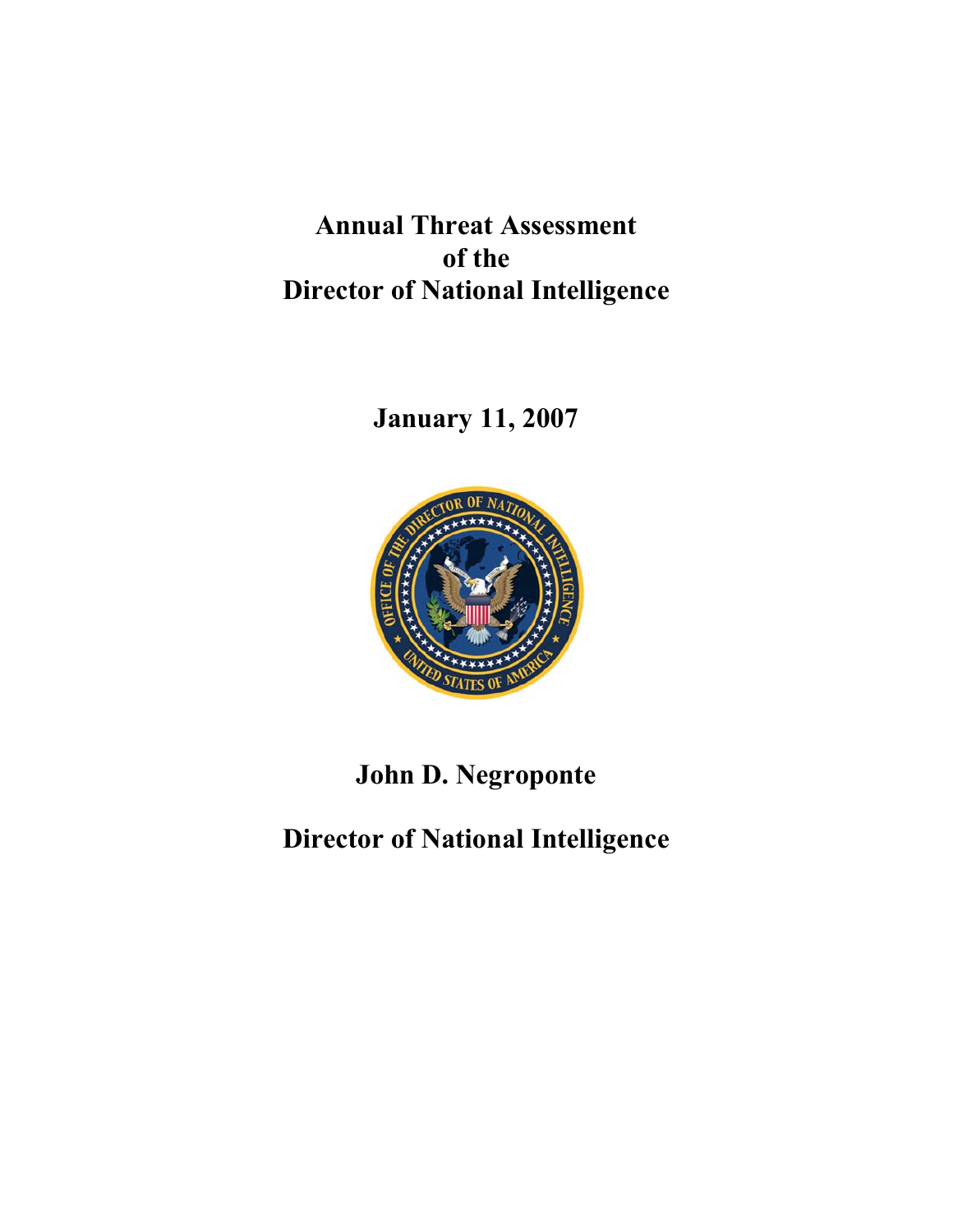Chairman Rockefeller, Vice-Chairman Bond, Members of the Committee, thank you for the invitation to offer my assessment of threats to our nation.

I am pleased to be accompanied by General Michael Hayden, Director of CIA, Lt. General Michael Maples, Director of DIA, Mr. Robert Mueller, Director of the FBI, and Mr. Randall Fort, Assistant Secretary of State for Intelligence and Research.

## **Introduction**

The judgments I will offer the Committee are based on the efforts of thousands of patriotic, highly skilled professionals, many of whom serve in harm's way. I am proud to lead the world's best Intelligence Community and pleased to report that it is even better than it was last year as a result of reforms mandated by the President and the Congress. These reforms promote better information sharing, the highest standards of analytic rigor, the most innovative techniques of acquiring information, and a stronger sense of community across our sixteen agencies.

We know that the nation requires more from our Intelligence Community than ever before because America confronts a greater diversity of threats and challenges than ever before. Globalization, the defining characteristic of our age, mandates global intelligence coverage. Globalization is not a "threat" in and of itself; it has more positive than negative characteristics. But globalization does facilitate the terrorist threat, heightens the danger of WMD proliferation, and contributes to regional instability and reconfigurations of power and influence—especially through competition for energy. Globalization also exposes the United States to mounting counterintelligence challenges. Our comparative advantage in some areas of technical intelligence, where we have been dominant in the past, is being eroded. Several nonstate actors, including international terrorist groups, conduct intelligence activities as effectively as capable state intelligence services. A significant number of states also conduct economic espionage. China and Russia's foreign intelligence services are among the most aggressive in collecting against sensitive and protected US targets.

This array of challenges to our national security is shaped by dramatic advances in telecommunications, technology, new centers of economic growth, and the consequences of crises within traditional cultures.

As a result of these and other challenges exacerbated by globalization, many nation states are unable to provide good governance and sustain the rule of law within their borders. This enables non-state actors and hostile states to assault these fundamental building blocks of international order, creating failed states, proxy states, terrorist safehavens, and ungoverned regions that endanger the international community and its citizens. More to the point, it threatens our national security and support for freedom and democracy, notably in Iraq and Afghanistan,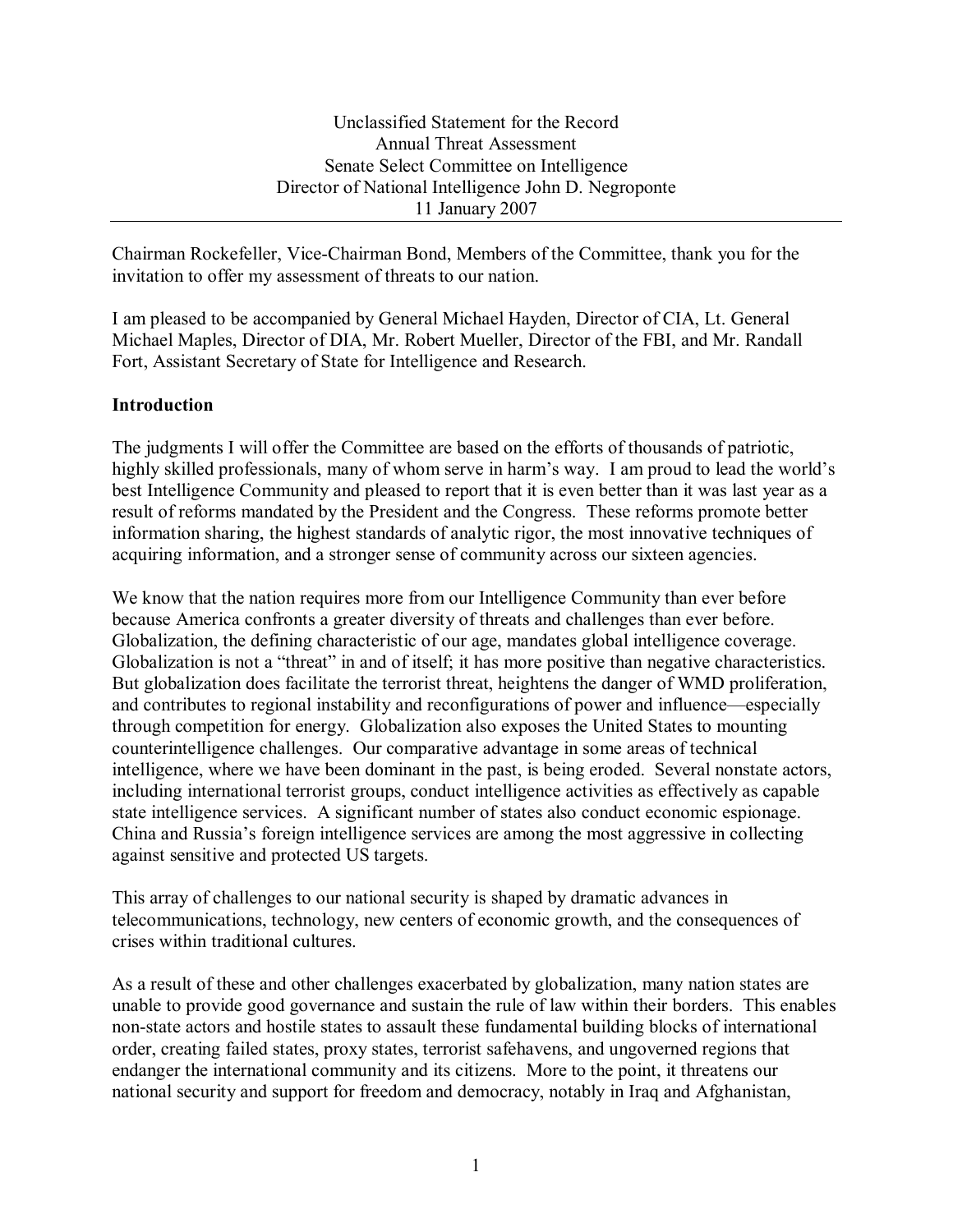where our troops and those of our allies are helping to defend freely elected governments and sovereign peoples against determined insurgents and terrorists.

# **Terrorism**

Terrorist threats to the Homeland, to our national security interests, and to our allies remain the pre-eminent challenge to the Intelligence Community, operationally and analytically. Working closely with our international partners, we have scored remarkable successes and disrupted terrorist plots aimed at murdering thousands of US and allied citizens. Despite these successes, we must maintain maximum vigilance, flexibility, and operational aggressiveness to counter the constant evolution and adaptive capability of our enemies. To support these efforts, we must understand the enemy, his intentions, and his capabilities. Much of what we have learned this past year underscores the judgments that I shared with the Committee last year, but we now have a deeper understanding of the enemy we face.

Al-Qa'ida is the terrorist organization that poses the greatest threat to US interests, including to the Homeland. We have captured or killed numerous senior al-Qa'ida operatives, but we also have seen that al-Qa'ida's core elements are resilient. They continue to plot attacks against our Homeland and other targets with the objective of inflicting mass casualties. And they continue to maintain active connections and relationships that radiate outward from their leaders' secure hideout in Pakistan to affiliates throughout the Middle East, northern Africa, and Europe.

Use of a conventional explosive continues to be the most probable al-Qa'ida attack scenario. The thwarted UK aviation plot last summer and the other major threat reports that we have been tracking all involve conventional bombs. Nevertheless, we receive reports indicating that al-Qaíida and other groups are attempting to acquire chemical, biological, radiological, and nuclear weapons or materials.

In addition to al-Qa'ida, its networks and affiliates, I mention the terrorist threat from Hizballah, which is backed by Iran and Syria. As a result of last summer's hostilities, Hizballah's selfconfidence and hostility toward the US as a supporter of Israel could cause the group to increase its contingency planning against US interests.

We know from experience since  $9/11$  that countering terrorism depends on unprecedented levels of international cooperation. Our successes so far against al-Qa'ida and other jihadists—and our ability to prevent attacks abroad and at home—have been aided considerably by the cooperation of foreign governments, among them Iraq, the U.K., Saudi Arabia, Turkey, Pakistan, Afghanistan, and many others. They, too, are targets of terror. As illustrated by al-Qa'ida's plots in the U.K., Kurdish separatist attacks in Turkey, and the recent airport bombing in Spain, terror is a worldwide scourge.

It is important to note our shared successes, with a focus, not on taking credit, but on demonstrating results. I will highlight four major accomplishments.

• We eliminated al Qa'ida in Iraq's murderous leader, Abu Musab al'Zarqawi.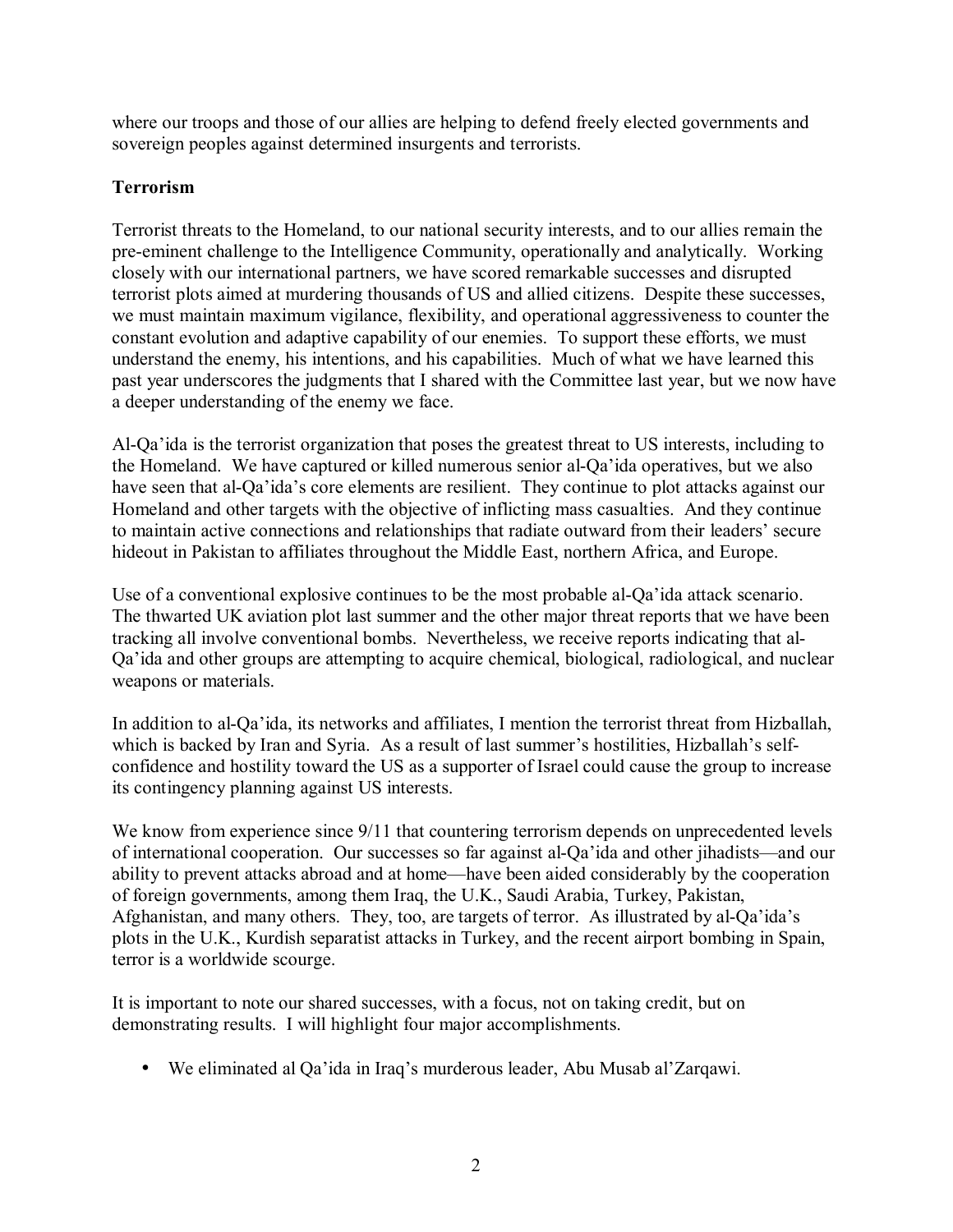- Also in Iraq, we have severely damaged Ansar al Sunna's leadership and operational capacity.
- In the U.K., as noted earlier, a plot to perpetrate the worst terrorist slaughter of innocent civilians since 9/11 was thwarted.
- And in Pakistan Abd al-Rahman al-Muhajir and Abu Bakr al-Suri, two of al-Qai'da's top bomb makers were killed last April.

Again, I emphasize that we, the United States, do not and could not accomplish our counterterrorism mission unilaterally. Our role varies from situation to situation. What does not vary is our requirement for good intelligence and committed partners, which we have in all parts of the world—because terrorists have killed far more non-Americans than Americans and far more Muslims than non-Muslims.

## **Iraq, Afghanistan, and Pakistan**

The two countries where the United States military is engaged in combat—Iraq and Afghanistan—face challenges that are significantly exacerbated by terrorism but not exclusively attributable to it. And Pakistan, despite its ongoing efforts, continues to face terrorism's many challenges, while that country also raises other concerns for us.

In Iraq, sectarian divisions are widening but the multiparty government of Nuri al-Maliki continues to seek ways to bridge the divisions and restore commitment to a unified country. The effort to build a "moderate front" of major parties from the country's three ethno-sectarian groups has underscored moderates' interest in bridging the gaps between Iraq's communities by appealing to non-violent actors. Iraqi security forces have become more numerous and more capable since my last threat briefing. Six division headquarters, 30 brigades, and more than 90 battalions have taken the lead in their operational areas, have battled insurgents on their own, and have stood up to the militias in some cases.

Despite these positive developments, Iraq is at a precarious juncture. Communal violence accelerated by AQI's attack on the Samarra mosque in February 2006—and scant common ground between Shias, Sunnis, and Kurds have polarized politics. Prime Minister Maliki's national reconciliation agenda is still at its initial stages. The various parties have not yet shown the ability to compromise effectively on the thorny issues of de-Ba'thification, constitutional reform, federalism, and central versus regional control over hydrocarbon revenues. Provision of essential public services is inadequate; oil output remains below pre-war levels; hours of electrical power available have declined and remain far below demand; and inflationary pressures have grown since last year.

With political reconciliation stalled, Iraqis increasingly resort to violence. The struggle among and within Iraqi communities over national identity and the distribution of power has eclipsed attacks by Iraqis against the Coalition Forces as the greatest impediment to Iraq's future as a peaceful, democratic, and unified state.

Prospects for increasing stability in Iraq over the next year will depend on how several issues evolve: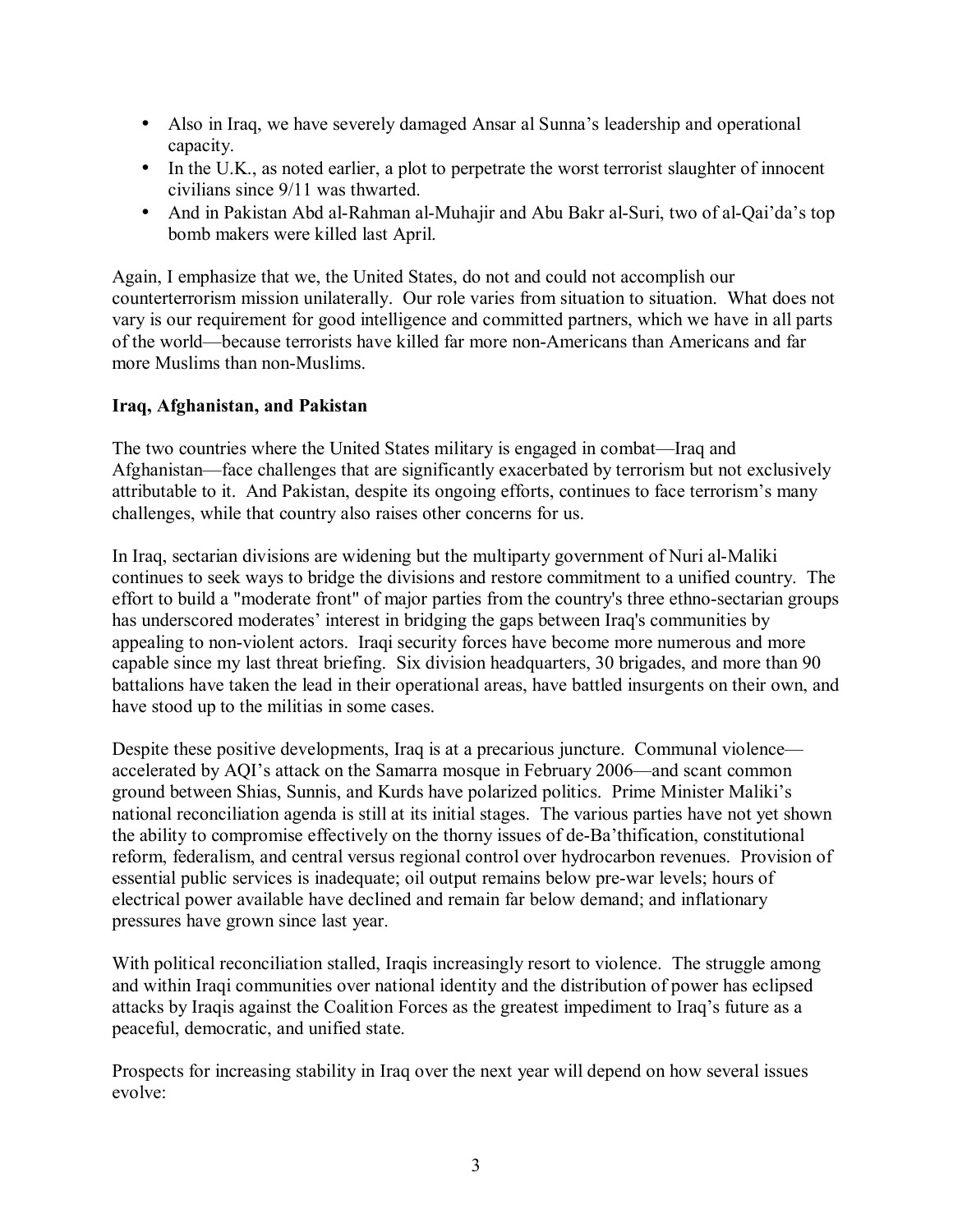- Foremost is the ability of the Iraqi government to establish and nurture effective national institutions that are based on national rather than religious or ethnic interests; and within this context, the willingness of the security forces to pursue extremist elements of all kinds.
- The extent to which the Shia feel sufficiently secure in their political position: despite their recent electoral victories and overall political ascendancy, the Shia at present remain deeply insecure about their hold on power. This insecurity is manifested in the Shia's refusal to make real concessions to the Sunnis on a range of issues, such as easing of de-Ba'athification and clamping down on radical Shia militias.
- The extent to which Arab Sunnis develop trust and participate in the new political order: now, many remain unwilling to accept their minority status, continue to resist violently this new political order, and distrust the Shia-led government and its commitment to their security.
- The extent to divisions within the Shia and the Sunni are addressed: profound intragroup divisions among the Shia and Sunnis complicate the situation, because no single leader can speak for or exert control over these groups.
- The extent to which extremists—most notably al-Qa'ida in Iraq  $(AQI)$ —are suppressed: these groups continue to conduct high-profile, often mass casualty attacks that are effective accelerants for the self-sustaining inter-sectarian struggle between Shia and Sunnis.
- And lastly, the extent to which Iraq's neighbors can be persuaded to stop the flow of militants and munitions across their borders: Iran's lethal support for select groups of Iraqi Shia militants clearly exacerbates the conflict in Iraq, as does Syria's continued provision of safehaven for expatriate Iraqi Ba'thists and less-than-adequate measures to stop the flow of foreign jihadists into Iraq.

Indeed, our friends in the region are concerned about the consequences of growing instability in Iraq. Many are increasingly apprehensive about ethno-sectarian strife spilling out of Iraq and infecting their minority populations and all in the region are nervous about the growing role of radical Islamists.

As in Iraq, 2007 will be a pivotal year for Afghanistan. The ability of the Karzai government, NATO, and the United States to arrest—if not reverse—the resurgence of the Taliban will determine the country's future. The insurgency probably does not directly threaten the government, but it is deterring economic development and undermining popular support for President Karzai.

Afghan leaders also face critical challenges in building central and provincial government capacity and in confronting pervasive drug cultivation and trafficking. Neither task will be easy. The country faces a chronic shortage of resources and of qualified and motivated government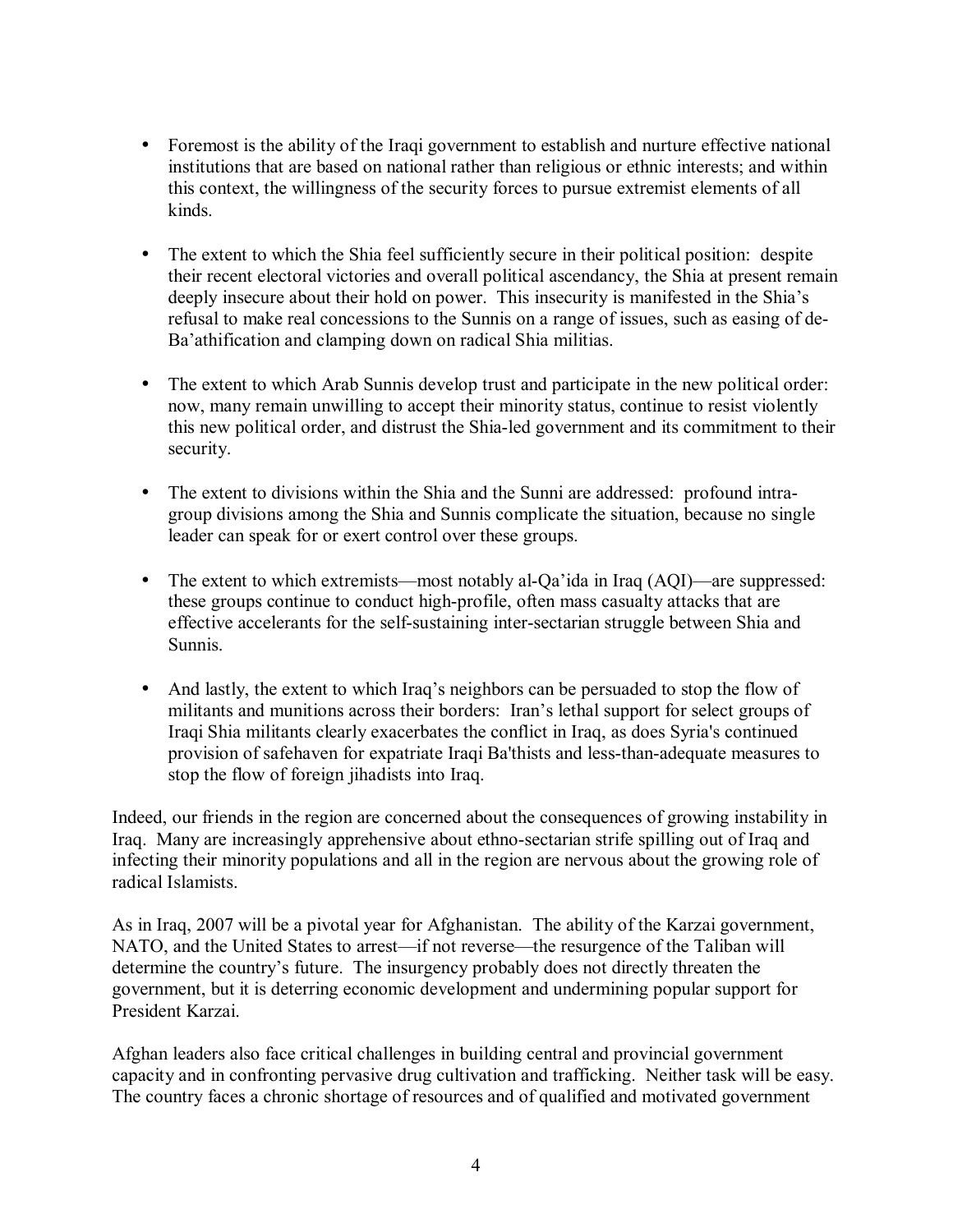officials at the national and local level. Further, the drug trade contributes to endemic corruption at all levels of government, undercutting public confidence. A dangerous nexus exists between drugs and the insurgents and warlords who derive funds from cultivation and trafficking.

Many of our most important interests intersect in Pakistan, where the Taliban and al-Qa'ida maintain critical sanctuaries. As I noted earlier, Pakistan is our partner in the war on terror and has captured several al-Qa'ida leaders. However, it is also a major source of Islamic extremism.

Eliminating the safehaven that the Taliban and other extremists have found in Pakistan's tribal areas is not sufficient to end the insurgency in Afghanistan but it is necessary. We recognize that aggressive military action, however, has been costly for Pakistani security forces and appreciate concerns over the potential for sparking tribal rebellion and a backlash by sympathetic Islamic political parties. There is widespread opposition among these parties to the US military presence in Afghanistan and Iraq. With elections expected later this year, the situation will become even more challenging—for President Musharraf and for the US.

## **Proliferation: States of Key Concern**

After terrorism, the ongoing efforts of nation-states and terrorists to develop and/or acquire dangerous weapons and delivery systems constitute the second major threat to the safety of our nation, our deployed troops, and our friends.

The time when only a few states had access to the most dangerous technologies has been over for many years. Dual-use technologies circulate easily in our globalized economy, as do the scientific personnel who design and use them. As a consequence, it is more difficult for us to track efforts to acquire, for nefarious purposes, these widely available components and production technologies.

Iran and North Korea are the states of most concern to us because their regimes disregard international opprobrium, flout UN Security Council restrictions on their nuclear programs, pervert the legitimate purposes of governance, and ignore the needs and rights of their citizens. The United States' concerns about Iran are shared by many nations, including Iran's neighbors. We assess that Tehran is determined to develop nuclear weapons—despite its international obligations and international pressure. It is continuing to pursue uranium enrichment and has shown more interest in protracting negotiations than reaching an acceptable diplomatic solution. This is a grave concern to the other countries in the region whose security would be threatened by Iranian nuclear weapons. Any such development could prompt dangerous and destabilizing countermoves in a volatile region that is, because of its energy reserves, critical to the global economy.

North Korea's threat to international security is also grave. Last year I highlighted that point. In the intervening twelve months, Pyongyang substantiated our concerns. In July it flight-tested missiles and in October it tested a nuclear device. We remain concerned it could proliferate these weapons abroad. Indeed, it already has sold ballistic missiles to several Middle Eastern countries. By pressing forward with its nuclear weapon and missile programs, North Korea threatens to destabilize a region that has known several great power conflicts over the last one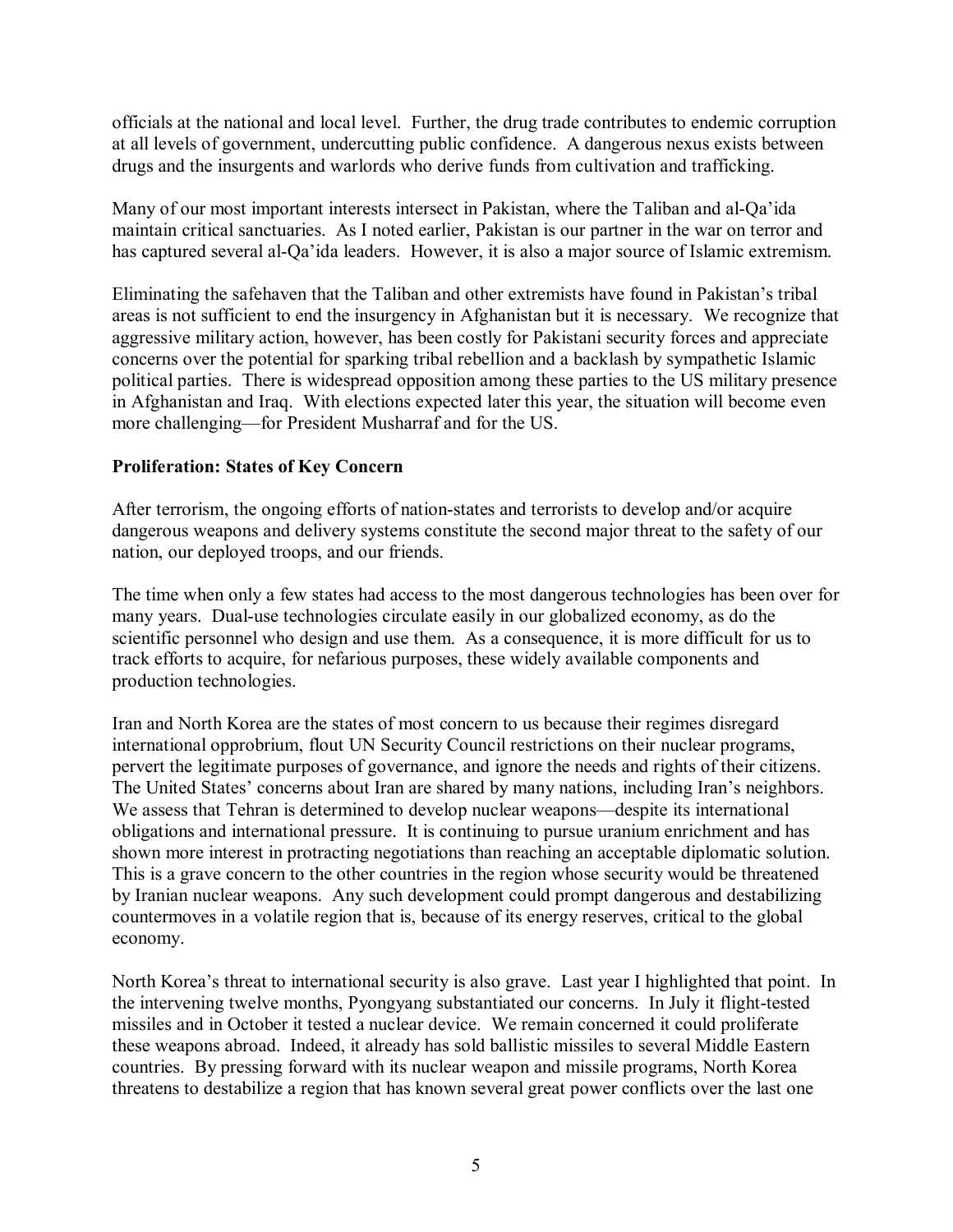hundred years and now comprises some of the world's largest economies. Other northeast Asian states might decide to pursue nuclear weapons if their governments perceive increased regional threats as North Korea's nuclear program proceeds.

The advent of more nuclear powers in northeast Asia or the Middle East could unravel the global nonproliferation regime. We are watching several states for signs of nuclear weapons aspirations, in part because of reporting of past contact with A. Q. Khan and his network when it was active. We also are concerned about rogue or criminal elements willing to supply materials and technology—alone or with a network—without their government's knowledge.

## **Regional Conflicts, Instability, and Reconfigurations of Power and Influence**

As I said at the outset of my statement, globalization is contributing to conflicts, instability, and reconfigurations of power and influence. These consequences of globalization manifest themselves most clearly at the regional level, although at times we can see the effects across regions. Again, the attempt by states or non-state actors to co-opt, dominate, turn into proxies, or destroy other nation states is our primary concern. This is the explicitly stated goal of al-Qa'ida's leadership vis-à-vis Iraq and the Levant, and it is an accurate appraisal of the foreign policy aims of states like Iran. However they occur, violent conflicts in a given state—as we see in Africa today—can swiftly lead to massive humanitarian tragedies and, potentially, regional wars.

## **The Middle East—An Emboldened Iran**

In the Middle East, Iran and its neighbors see a strategic shift: Iran's influence is rising in ways that go beyond the menace of its nuclear program. The fall of the Taliban and Saddam, increased oil revenues, HAMAS's electoral victory, and Hizballah's perceived recent success in fighting against Israel all extend Iran's shadow in the region. Our Arab allies fear Iran's increasing influence, are concerned about worsening tensions between Shia and Sunni Islam, and face heightened domestic criticism for maintaining their decades-old strategic partnerships with Washington.

Iran's growing influence has coincided with a generational change in Tehran's leadership. Iranian President Ahmadi-Nejad's administration—staffed in large part by second-generation hardliners imbued with revolutionary ideology and deeply distrustful of the US—has stepped up the use of more assertive and offensive tactics to achieve Iran's longstanding goals.

However, Ahmadi-Nejad's supporters suffered setbacks in the recent Assembly of Experts and local council elections. Moreover, ethnic tensions in Iran's Baloch, Kurdish, and, to a lesser extent, Arab and Azeri areas continue to fester, creating concern in Tehran about the potential for broader ethnic unrest to generate large-scale anti-regime activity. While record oil revenues and manageable debt suggest that Iran is capable, for now, of weathering shocks to the economy, inflationary pressures, exacerbated by Ahmadi-Nejad's expansionary fiscal and monetary policies, are harming Iran's consumer and investment climates and causing employment opportunities to decline.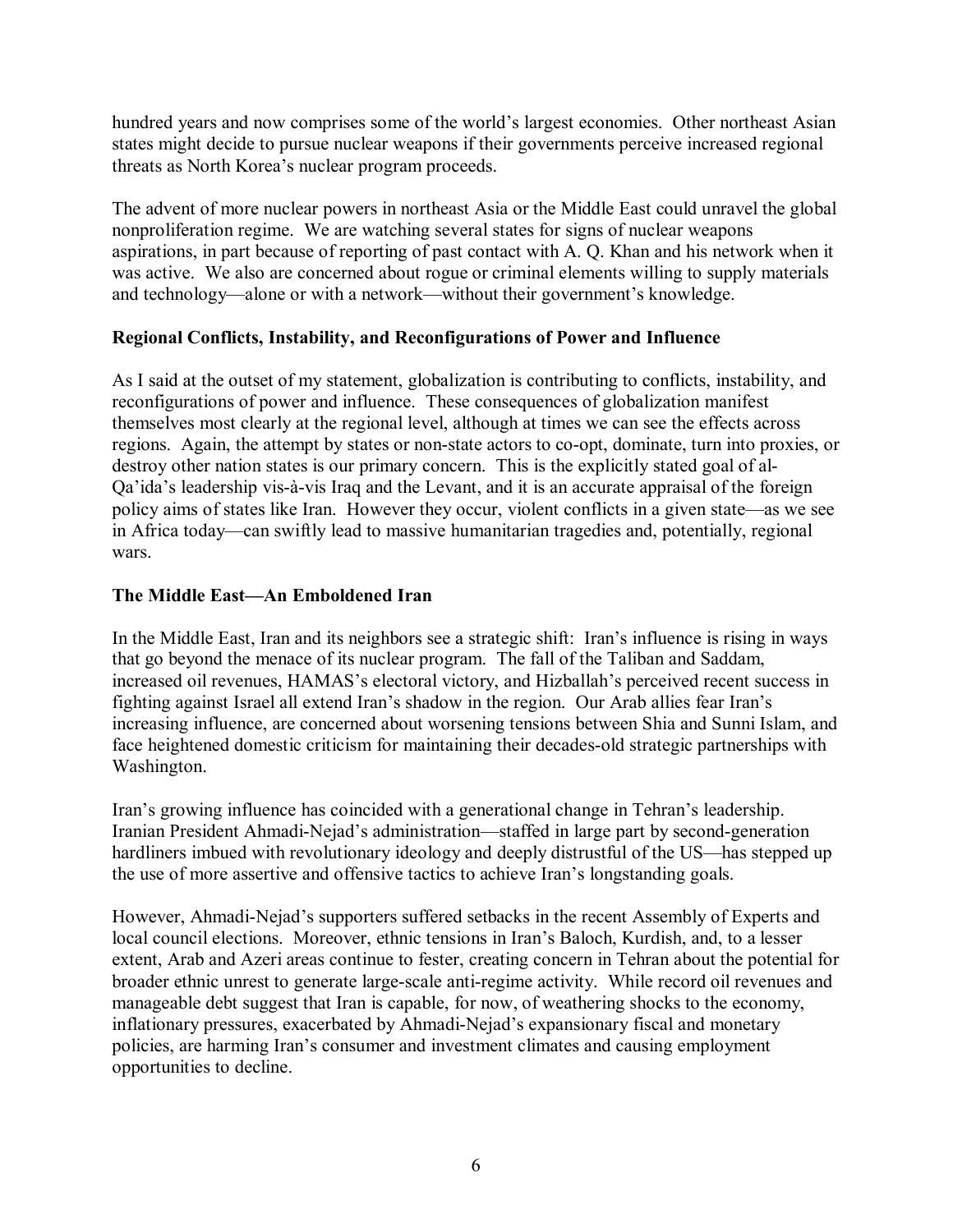Regarding Tehranís regional policies, Iran continues to be active in Iraq, seeking to influence political, economic, religious, and cultural developments to ensure a non-threatening, cooperative, and Shia-dominated regime to its west.

• Iran uses radio, television, and print media to influence Iraqi public opinion and help promote pro-Iranian individuals in the Iraqi government at all levels. It has offered financial and other support to its political allies in the United Iraqi Alliance, but its electoral impact appears to have been marginal, given the likelihood that Shia voters would have voted for the unified Shia ticket anyway.

Iranian conventional military power threatens Persian Gulf states and challenges US interests. Iran is enhancing its ability to project its military power—primarily with ballistic missiles and naval power—with the goal of dominating the Gulf region and deterring potential adversaries. It seeks a capacity to disrupt the operations and reinforcement of US forces based in the region potentially intimidating regional allies into withholding support for US policy—and raising the political, financial, and human costs to the US and our allies of our presence in Iraq. Tehran views its growing inventory of ballistic missiles (it already has the largest inventory of these missiles in the Middle East), as an integral part of its strategy to deter—and if necessary retaliate against—forces in the region, including US forces.

We assess that Iran regards its ability to conduct terrorist operations abroad as a key element of its national security strategy: it considers this capability as helping to safeguard the regime by deterring US or Israeli attacks, distracting and weakening Israel, enhancing Iran's regional influence through intimidation, and helping to drive the US from the region.

At the center of Iran's terrorism strategy is Lebanese Hizballah, which relies on Tehran for a substantial portion of its annual budget, military equipment, and specialized training. Hizballah is focused on its agenda in Lebanon and supporting anti-Israeli Palestinian terrorists, but, as I indicated earlier, it has in the past made contingency plans to conduct attacks against US interests in the event it feels its survival—or that of Iran—is threatened.

Syria has strengthened ties with Iran and grown more confident about its regional policies, largely due to what it sees as vindication of its support to Hizballah and HAMAS and its perceptions of its success in overcoming international attempts to isolate the regime. Damascus has failed to crack down consistently on militant infiltration into Iraq and continues to meddle in Lebanon. Lebanon remains in a politically dangerous situation as Damascus, Hizballah, and other pro-Syrian groups attempt to topple the government of Prime Minister Siniora.

In the Palestinian territories, inter-factional violence, which has intensified in the Gaza Strip and the West Bank since the establishment of the HAMAS-led Palestinian Authority (PA) government in March, threatens to escalate further absent success in forming a national unity government. Talks have stalled over disputes about the political platform and control of key cabinet positions. HAMAS has continued to reject Quartet and Israeli demands for explicit recognition of Israel, renunciation of armed resistance to Israeli occupation, and acceptance of previous PLO and international agreements.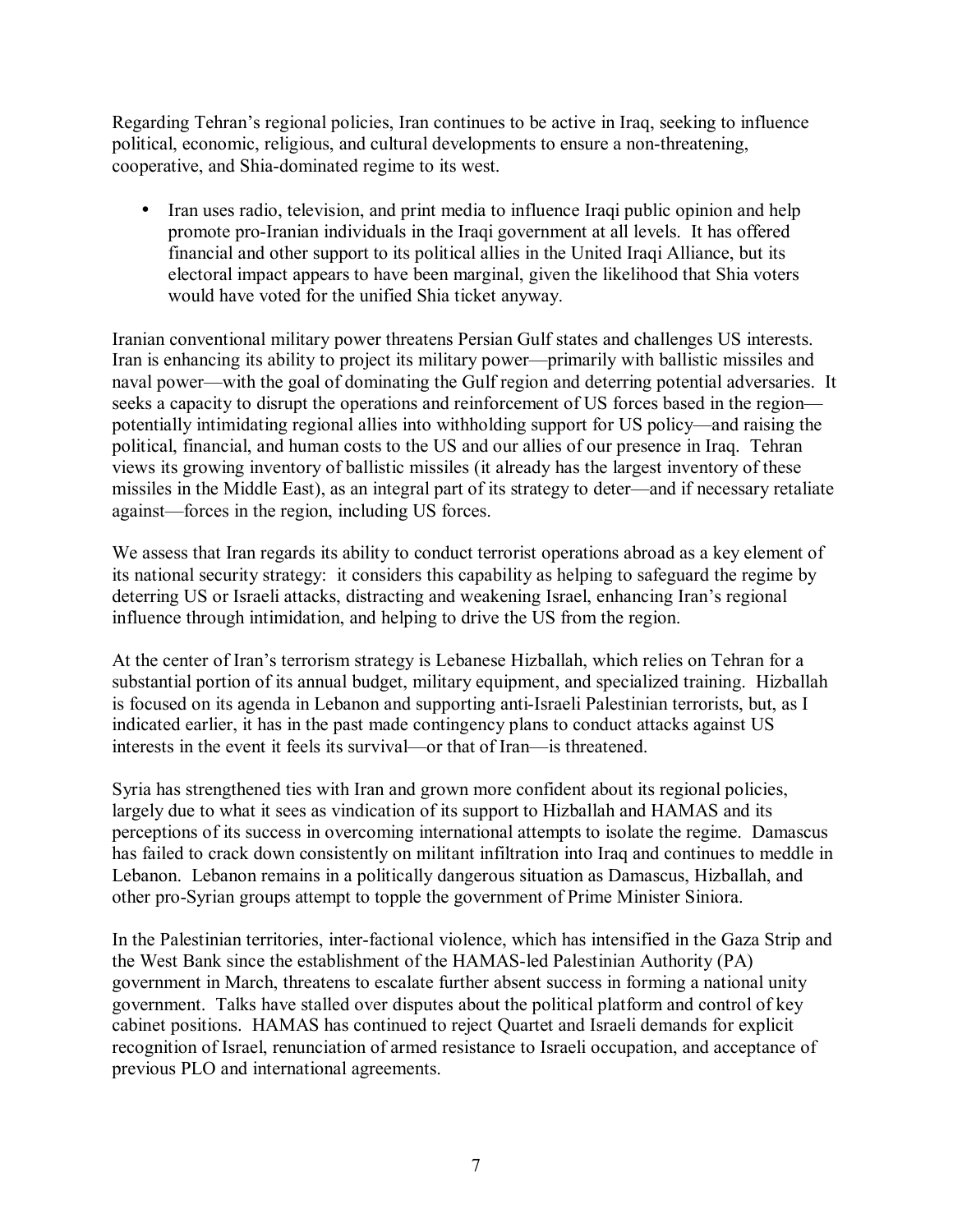#### **Turmoil in Major African States**

In sub-Saharan Africa, the picture is mixed. We see the consolidation of democracy in some countries and the persistence of political crises and violent conflict in others. Many of Africa's past and present crises have occurred in countries run by entrenched regimes with little to no real democratic foundations and weak control of areas outside the capital. Sudan and Somalia are cases in point. Turmoil and conflict threaten large portions of the sub-Saharan region, stretching from the Horn of Africa in the east to Nigeria in the west.

The Darfur conflict is the world's fastest-growing humanitarian crisis, with more than 200,000 people killed, 2 million internally displaced and another 234,000 refugees in neighboring Chad. Internally divided rebel groups continue to fight against the government because the existing peace agreement fails to provide security and power sharing. The Sudanese military has been unable to force the rebels to sign the peace accord and, with assistance from local militia, is conducting a dry season campaign against civilian villages suspected of harboring the rebels.

Already facing the prospect that its southern region will choose to secede in a referendum scheduled for 2011, the Sudanese government fears that additional concessions to the Darfur rebels and the deployment of UN peacekeepers to the region would lead to further disintegration of Sudan. Chadian and Central African Republic (CAR) rebel groups have become entangled in the Darfur crisis, and the spillover of violence in the past ten months threatens to destabilize already weak regimes in both countries.

The rapid collapse of the Council of Islamic Courts and arrival in Mogadishu of the Transitional Federal Government (TFG) has altered the political dynamics in southern Somalia. The TFG faces many of the same obstacles that have kept any single group from establishing a viable government in Somalia since the country collapsed in 1991. Somali society is divided into numerous clans and sub-clans that are reluctant to see one group rise above the others. To win the confidence and support of the population and have any chance of restoring order, the TFG will need to be more inclusive and demonstrate effective governance. More turmoil could enable extremists to regain their footing absent mechanisms to replace the temporary Ethiopian presence with an internationally-supported Somali solution. Al-Qa'ida remains determined to exploit turmoil in Somalia.

Nigeriaís fragile democratic transition is in danger of collapsing in the coming months. The government's institutional foundations are hollow from decades of neglect and corruption and will continue to make the country susceptible to recurring crises in the coming years. Abuja has been unable to stem rising lawlessness and insecurity in its oil-producing region, and the Nigerian population is increasingly demoralized from worsening living conditions in the face of much publicized improvements in the country's macroeconomic indicators. Major political unrest in Nigeria would threaten other countries in the region.

## **Latin America**

Gradual consolidation of democracy remained the prevailing tendency in Latin America over the election-packed year that just concluded, despite the challenge to core democratic tenets in a few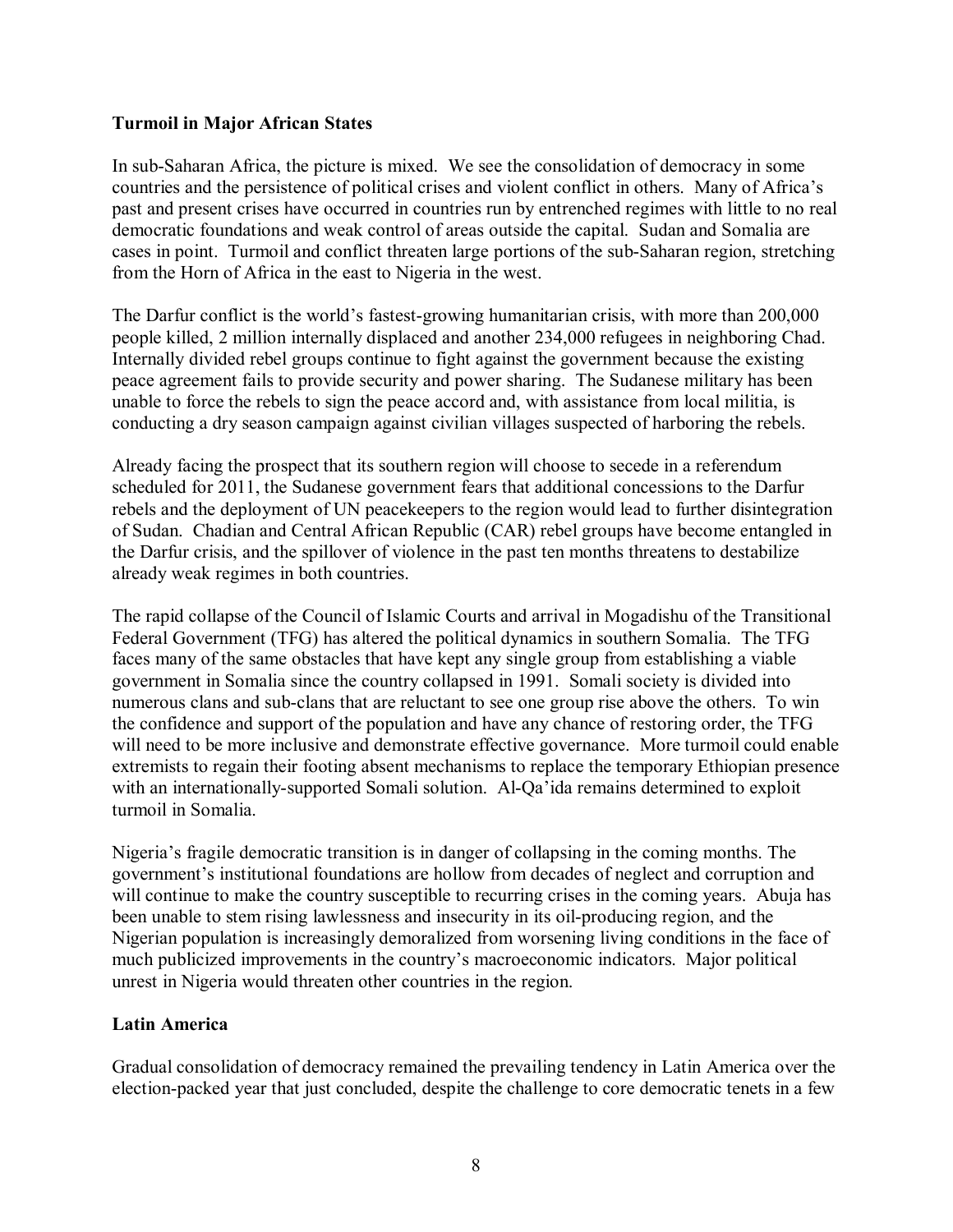countries. Although some commentators spoke of a "lurch to the left" in the region, the election results point to no dominant ideological trend. Moderate leftists who promote macroeconomic stability, poverty alleviation, and the building of democratic institutions fared well, as did able right of center leaders. Indeed, the overall health of Latin American democracy is reflected in the results of a recent survey by a reputable Latin America polling organization: fifty-eight percent of the respondents said that democracy is the best system of government. This number is up five percentage points, compared to results from the same poll in 2005.

At the same time, individuals who are critical of free market economics and have friendly relations with Venezuela's President Chavez won the presidency in two of Latin America's poorest countries, Ecuador and Nicaragua—both after Evo Morales' victory in Bolivia in December 2005.

The strong showing of presidential candidates with leftist populist views in several other countries speaks to the growing impatience of national electorates with the failure of incumbent governments to improve the living standards of large elements of the population. Public dissatisfaction with the way democracy is working is especially troubling in the Andes, most notably in Ecuador and Peru.

Democracy is most at risk in Venezuela and Bolivia. In both countries, the elected presidents, Chavez and Morales, are taking advantage of their popularity to undercut the opposition and eliminate checks on their authority.

In Venezuela, Chavez reacted to his sweeping victory on 3 December by promising to deepen his self-described Bolivarian Revolution and to intensify the struggle against US "imperialism." In recent days he has announced plans to prevent a leading opposition television station from continuing to broadcast and begun action to nationalize the country's main telecommunications enterprise and largest private electric power company. Chavez is among the most stridently anti-American leaders anywhere in the world, and will continue to try to undercut US influence in Venezuela, in the rest of Latin America, and elsewhere internationally.

Chavez's effort to politicize the Venezuelan Armed Forces and to create a large and well-armed Territorial Guard and military reserves is another sign that he is breaking with the trend in the region toward more professional and apolitical militaries. His purchase of modern military equipment from Russia, including 24 SU-30 advanced fighter-bombers, and moves toward developing his own weapons production capability are increasingly worrisome to his neighbors. These weapons purchases could fuel an arms race in the region.

Fidel Castro's Cuba continues to be Venezuela's closest ally. Castro's apparent impending demise will deprive Chavez of a valued mentor and strategic adviser. The post-Castro transition in Cuba has begun. Key drivers in influencing events in post-Fidel Cuba will be how cohesive the governing elite will remain in the absence of Cuba's iconic leader, how astute Raul Castro proves to be as his brotherís successor, and how much pressure the population will exert on the government in seeking economic and political reforms.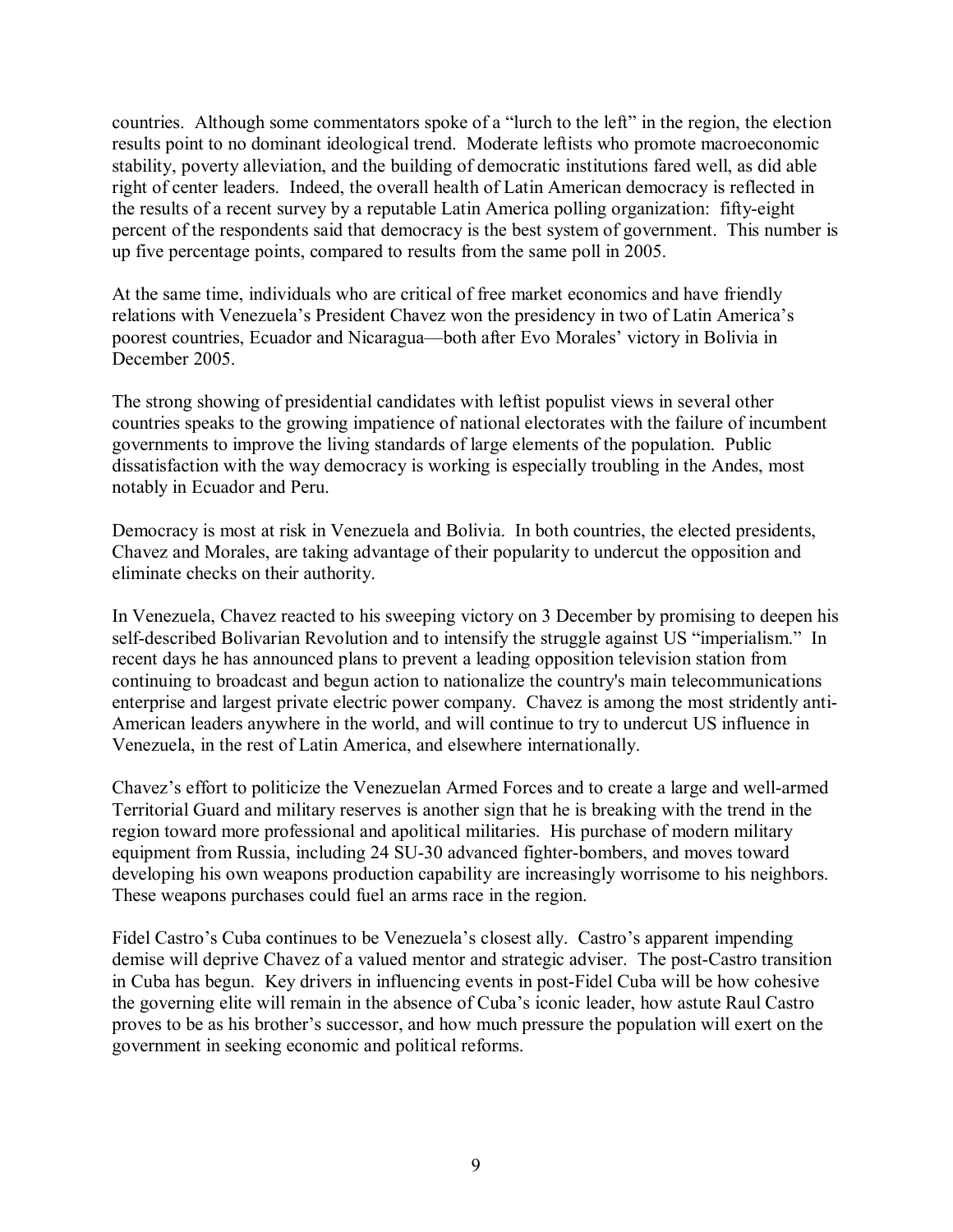In Mexico, President Felipe Calderon of the ruling National Action Party (PAN) was inaugurated on 1 December after a razor-thin margin of victory over his closest opponent, leftist populist Andres Manuel Lopez Obrador of the Party of the Democratic Revolution (PRD). The July election illustrated the country's polarization along socioeconomic lines. The new government has initiated steps to address problems in northern Mexico that affect both Mexican and US security concerns, including drug smuggling, human trafficking, and associated violence.

# **Crosscurrents in Asia**

## **Northeast Asia**

The rise of China and economic prosperity more generally—except for North Korea—are changing Northeast Asia in unprecedented ways. Trade and investment, driven by China's successful integration into the world economy through the World Trade Organization framework, is rapidly bringing the countries of this region closer together; but it still lacks mature, integrating security mechanisms, beyond the US security treaties with Japan and South Korea.

In 2006, Chinese leaders increasingly moved to align Beijing's foreign policy with the needs of domestic development, identifying opportunities to strengthen economic growth, gain access to new sources of energy, and mitigate what they see as potential external threats to social stability. At one and the same time, China places a priority on positive relations with the United States while strengthening ties to the other major powers, especially the EU and Russia.

PRC leaders continue to emphasize development of friendly relations with the states on China's periphery to assure peaceful borders. In the past year, China achieved notable success in improving relations with Japan under newly elected Prime Minister Abe and prospects for crossstraits conflict with Taiwan diminished. In addition to establishing strong bilateral ties, Beijing actively engages with many multilateral organizations, including ASEAN.

Beijing continues its rapid rate of military modernization, initiated in 1999. We assess that Chinaís aspirations for great power status, threat perceptions, and security strategy would drive this modernization effort even if the Taiwan problem were resolved. The Chinese are developing more capable long-range conventional strike systems and short- and medium-range ballistic missiles with terminally guided maneuverable warheads able to attack US carriers and airbases.

Maintaining domestic social stability remains one of Beijing's top priorities. Rural discontent, which has erupted in an increasing number of local demonstrations and riots, could undermine continued rapid economic growth if not addressed. Hu Jintao's "harmonious society" program is an attempt to address these concerns by enhancing environmental protection, social service, and rule of law, while strengthening the Communist Party's position. The 11<sup>th</sup> Five-Year Plan enacted in 2006 seeks to put economic growth on a more secure footing by attempting to address rural complaints and extending economic prosperity to more disadvantaged segments of Chinese society. Implementation of this program would require a major shift of resources to the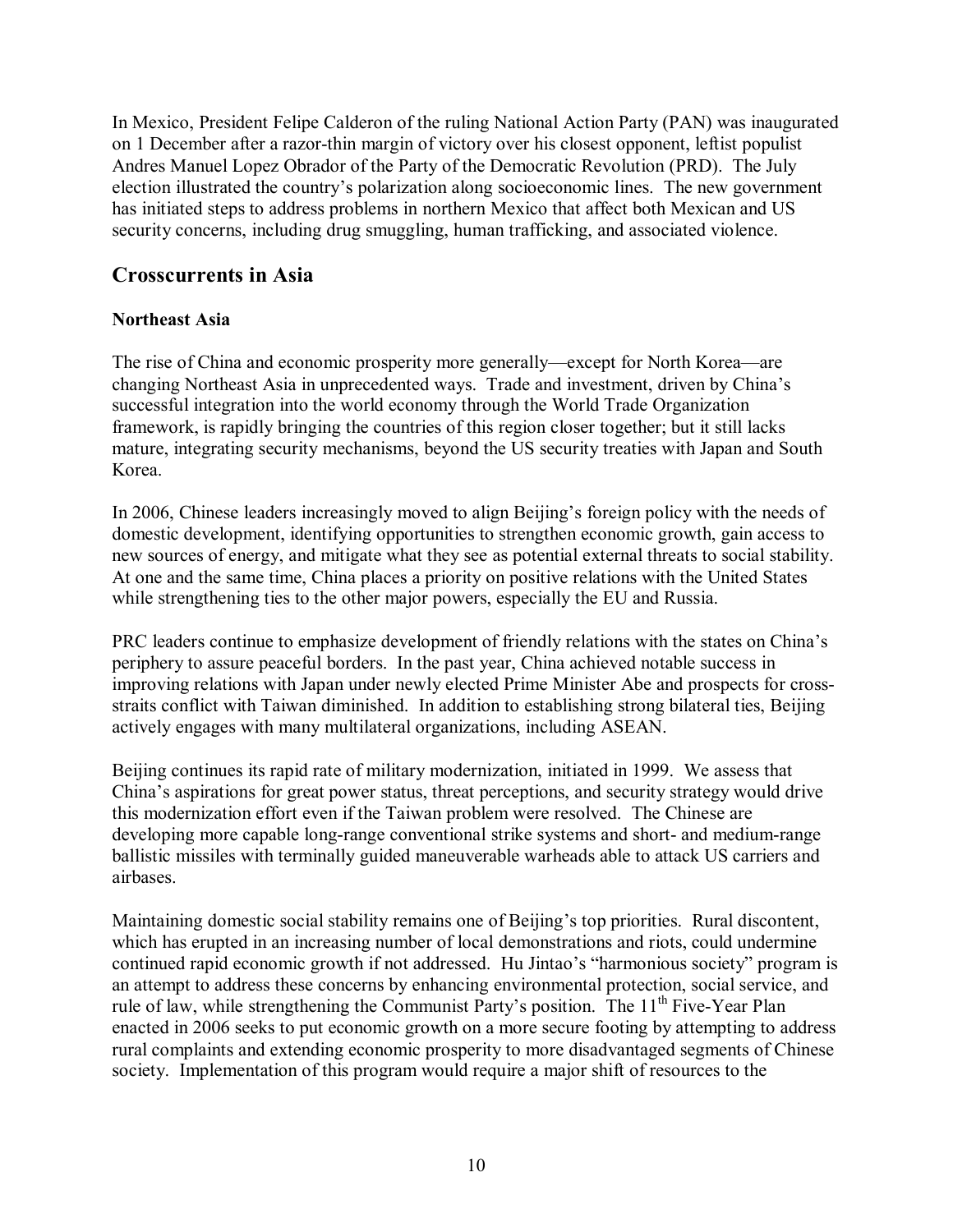countryside, greater accountability of provincial leaders to Beijing, and stronger efforts to root out local corruption.

Lastly, some aspects of China's financial system are unhealthy, with state-owned banks maintaining large balances of non-performing loans. We nevertheless see a low risk of severe financial crisis over the next five years; China is introducing market measures to the financial sector, and has massive foreign exchange reserves, current and capital account surpluses and low exposure to short-term foreign currency debt.

## **South Asia**

We expect that India's growing confidence on the world stage as a result of its sustained high rates of economic growth will make New Delhi a more effective partner for the United States but also a more formidable interlocutor in areas of disagreement, particularly in the WTO.

New Delhi seeks to play a role in fostering democracy in the region, especially in Nepal and Bangladesh, and will continue to be a reliable ally against global terrorism, given the fact that India is a major target for jihadists in part because of the insurgency in Kashmir.

The three-year peace process between India and Pakistan has lessened tensions in the region and both sides appear committed to improving the bilateral relationship. New Delhi's threshold for responding militarily to terrorist attacks has apparently increased since the two countries last approached the brink of war in 2002. The Mumbai train bombings last year disrupted but ultimately did not derail the composite dialogue and a mechanism for exchanging information on terrorist attacks has been established. Yet, the prospect of renewed tensions between the two remains despite these improved relations, and we are mindful that Pakistan was a major source of nuclear proliferation until our efforts disrupted A.Q. Khan's network.

Nonetheless, New Delhi's concerns about Pakistan's tolerance, at a minimum, of terrorist attacks on Indian soil remains a dominant theme in relations, and risks derailing rapprochement. An attack on a high-profile target might lead New Delhi to take action to curtail militant capabilities in Pakistan or Pakistani Kashmir and punish Islamabad for its continued support to Pakistanbased militants. We remain concerned about the potential that such a conflict could escalate.

Although both New Delhi and Islamabad are fielding a more mature strategic nuclear capability, they do not appear to be engaged in a Cold War-style arms race based on a quest for numerical superiority.

For its part, as I noted previously, Pakistan is a frontline partner in the war on terror. Nevertheless, it remains a major source of Islamic extremism and the home for some top terrorist leaders. The prospect of renewed tensions with nuclear-armed India remains despite improved relations, and Pakistan had been a major source of nuclear proliferation until the disruption of the A.Q. Khanís network. Meanwhile, democracy has not been fully restored since the Army took power in 1999. With elections expected later this year, Musharraf continues to be criticized for remaining both the President and Chief of Army Staff, but there are no political leaders inside the country able to challenge his continued leadership. Musharraf's secular opponents are in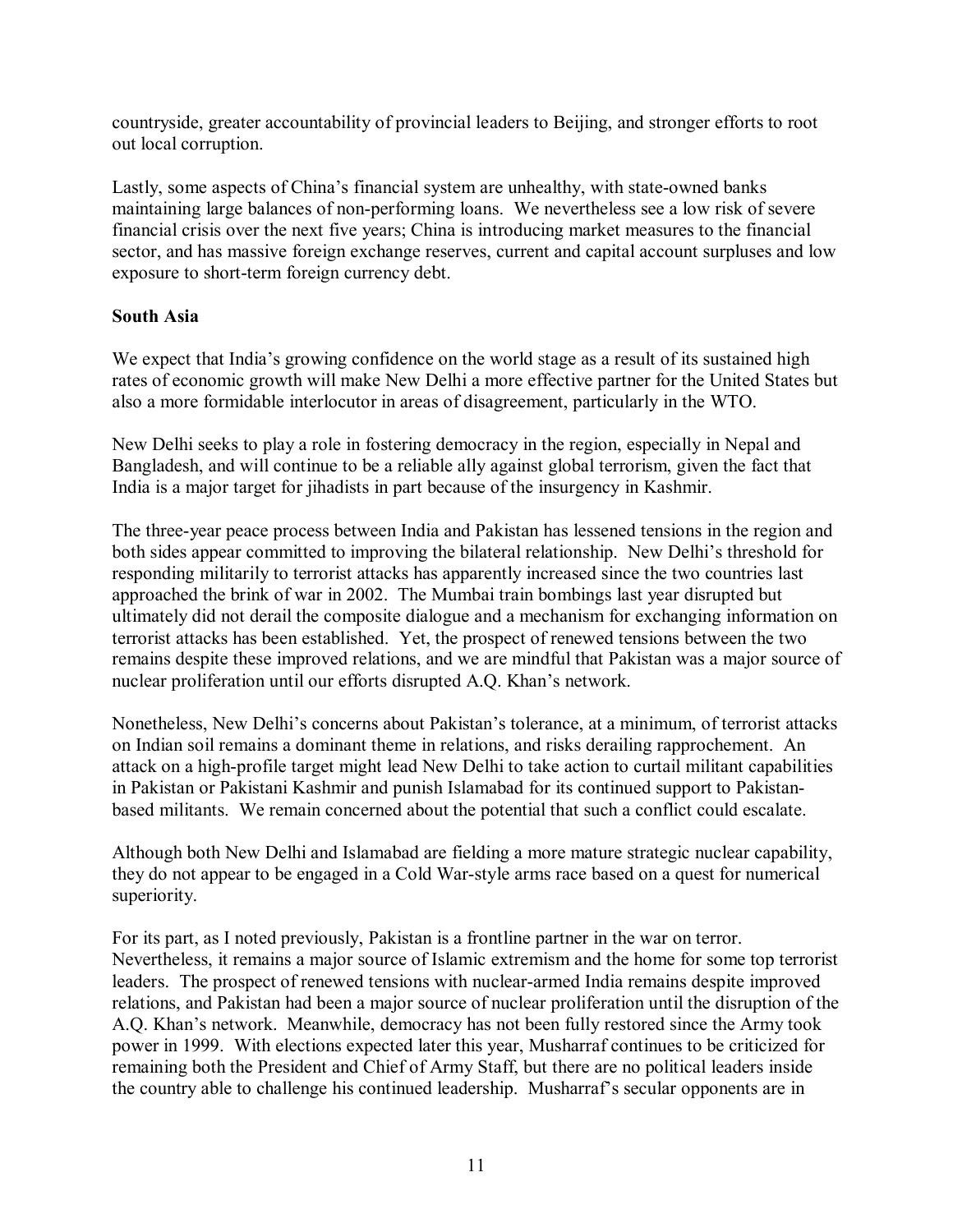disarray, and the main Islamic parties continue to suffer from internal divisions and an inability to expand their support base.

# **Eurasia in Flux**

Fifteen years after the dissolution of the USSR, post-Soviet Eurasia remains in a state of flux more so than even a year ago—but increasingly subject to Russian assertiveness.

## **Russia**

As Russia moves toward a presidential election in March 2008, succession maneuvering has intensified and increasingly dominates Russian domestic and foreign policy. Against that backdrop, the last year has seen expanded Kremlin efforts to stifle political opposition and widen state control over strategic sectors of the economy. Those trends are likely to deepen as the succession draws closer.

Meanwhile, high energy prices and abundant oil and gas reserves continue to fan Kremlin aspirations for Russia to become an energy super-power. A flush economy and perceived policy successes at home and abroad have bolstered Russian confidence, enabled increased defense spending, and emboldened the Kremlin to pursue foreign policy goals that are not always consistent with those of Western institutions. Indeed, Russia is attempting to exploit the leverage that high energy prices has afforded it, increasingly using strong-arm tactics against neighboring countries.

Russian assertiveness will continue to inject elements of rivalry and antagonism into US dealings with Moscow, particularly our interactions in the former Soviet Union, and will dampen our ability to cooperate with Russia on issues ranging from counterterrorism and nonproliferation to energy and democracy promotion in the Middle East. As the recent Litvinenko murder demonstrates, the steady accumulation of problems and irritants threatens to harm Russia's relations with the West more broadly.

## **Other Eurasian States and Balkans**

Ukraine's political situation is also unsettled. The power struggle between President Yushchenko and recently re-installed Prime Minister Yanukovych continues to buffet Ukrainian politics and national policy.

• Ukraine's Orange Revolution brought lasting changes, including greater media freedom and a strengthened role for civil society. Improvements to the political process resulted in free and fair parliamentary elections in March 2006. However, Yanukovych's reemergence after his party won that election increased cynicism in the region about the promise of "colored" revolutions, bolstered Russia's position in the region and leaves Georgia isolated as virtually the only former Soviet republic fully-committed to Euro-Atlantic integration.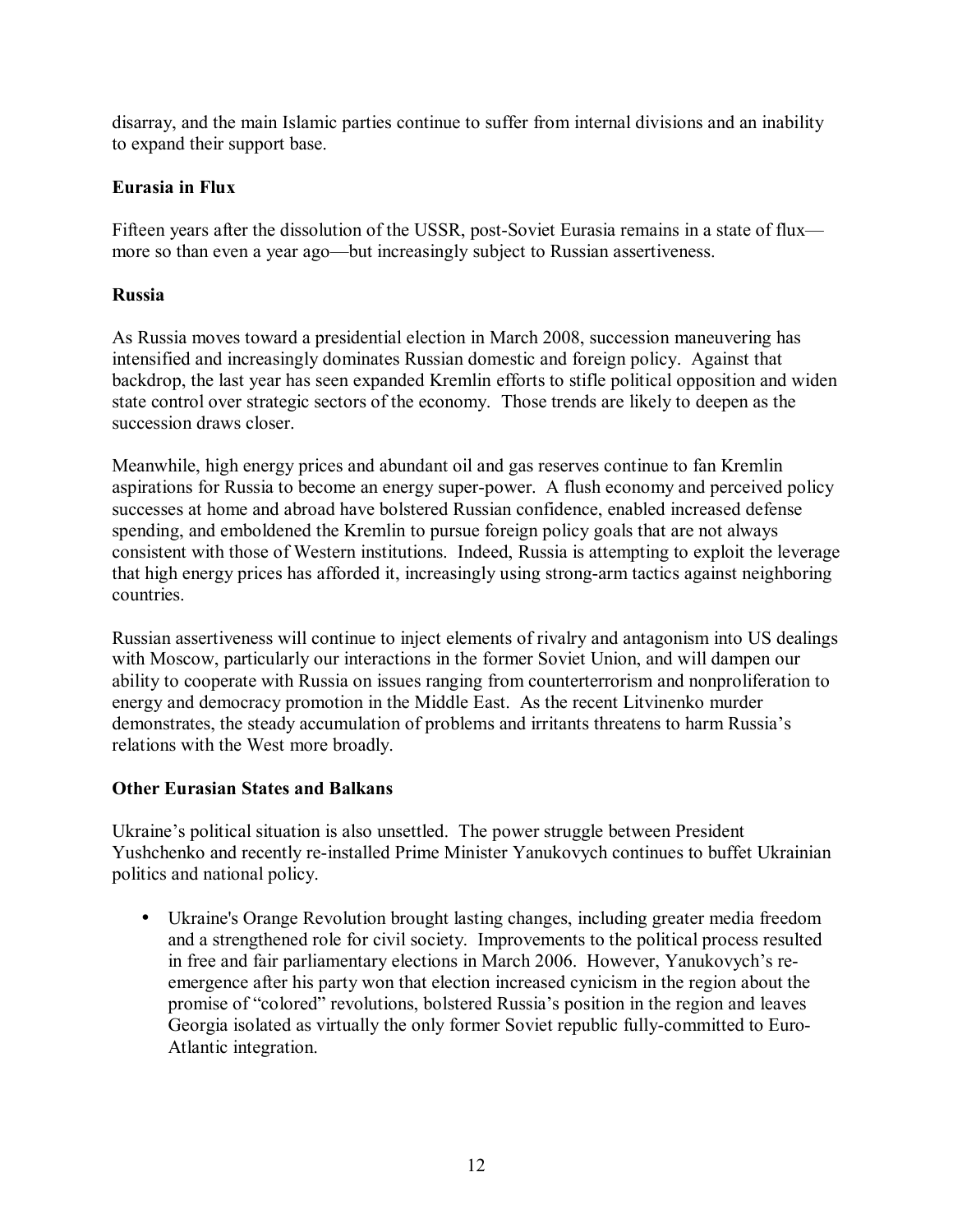The future development of the Caucasus is likely to be intertwined with what may happen outside the region in Kosovo. If Kosovo gains independence this year—as seems likely—Russia has signaled that it might respond by recognizing breakaway regions in Georgia, a risky step.

American interests in Central Asia also face increasing challenges. Of the five countries in the region, three—Kazakhstan, Tajikistan, and especially Uzbekistan—are authoritarian; another, Kyrgyzstan, is semi-authoritarian and increasingly fearful of losing control; and the last, Turkmenistan, is a dictatorship in the midst of a power struggle. All view our democratization agenda with suspicion. The repression, leadership stasis, and corruption that tend to characterize these regimes provide fertile soil for the development of radical Islamic sentiment and movements, and raise questions about the Central Asian states reliability as energy and counterterrorism partners.

• There is no guarantee that elite and societal turmoil across Central Asia will stay within the confines of existing autocratic systems. In the worst, but not implausible case, central authority in one or more of these states could evaporate as rival political factions, clans, or regions vie for power—opening the door to a dramatic expansion of terrorist and criminal activity along the lines of a failed state.

# **Energy Security and Competition for Supplies**

Energy resources have long been a critical element of national security but globalization, unprecedented increases in demand, and the interactive effects of energy and other issues have both magnified and broadened the significance of developments in the global energy system. Oil prices have fallen by more than 25 percent since their peak last July and spare production capacity has grown to more than 2 million barrels per day. . Nevertheless we have entered a new era in which energy security has become an increasing priority not only for the US and the West, but also rapidly developing economies like China and India that are becoming major energy consumers.

This means that developments in the energy arena, narrowly defined, have significant and often multiple consequences in other areas. For example, high and escalating demand for oil and gas fueled by five years of unusually robust world economic growth have resulted in higher prices and windfall profits for producers. Producer nations benefiting from higher prices, and the potential political, economic, and even military advantages include several countries that are hostile to US interests.

# **Conclusion**

Each of the national security challenges I have addressed today is affected by the accelerating change and transnational interplay that are the hallmarks of  $21<sup>st</sup>$  century globalization. Globalization has transformed the way we communicate and conduct business, but it has also transformed the way we think about challenges and opportunities and in the way we define and confront our foes. Indeed, it is not too much of a stretch to say that events anywhere can—and often do—affect our interests and the security of our nation and our people. As a result, the Intelligence Community must maintain global coverage.